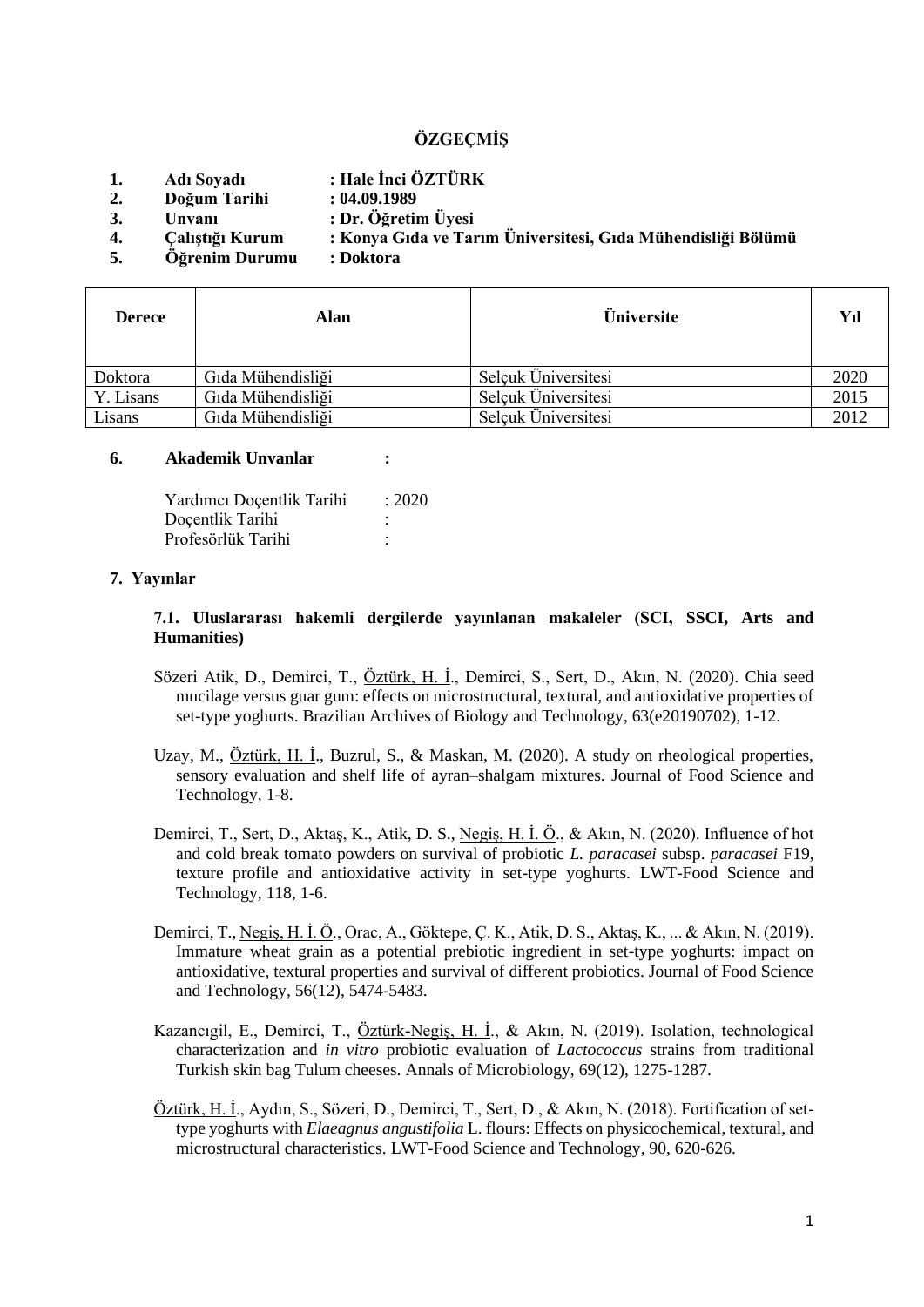- Öztürk, H. İ., Demirci, T., & Akın, N. (2018). Production of functional probiotic ice creams with white and dark blue fruits of *Myrtus communis*: The comparison of the prebiotic potentials on *Lactobacillus casei* 431 and functional characteristics. LWT-Food Science and Technology, 90, 339-345.
- Demirci, T., Aktaş, K., Sözeri, D., Öztürk, H. İ., & Akın, N. (2017). Rice bran improve probiotic viability in yoghurt and provide added antioxidative benefits. Journal of Functional Foods, 36, 396-403.
- Öztürk, H. İ., & Akın, N. (2017). Comparison of some functionalities of water soluble peptides derived from Turkish cow and goat milk Tulum cheeses during ripening. *Food Science and Technology*, 38(4), 674-682.

#### **7.2**. **Uluslararası diğer hakemli dergilerde yayınlanan makaleler**

- Ögel, Z. B., & Öztürk, H. İ. Antiviral mechanisms related to lactic acid bacteria and fermented food products. *Biotech Studies*, 29(1), 18-28
- Öztürk, H. İ., Aydın, S., & Akın, N. (2017). Effect of Lavender Powder on Microbial, Physicochemical, Sensory and Functional Properties of Yoghurt. *International Journal of Secondary Metabolite*, 4(3, Special Issue 1), 94-102.

## **7.3. Uluslararası bilimsel toplantılarda sunulan ve bildiri kitabında (Proceedings) basılan bildiriler**

- Gedikoğlu, A., Aytaç, E., Öztürk Negiş H. I., Sökmen, M. (2019). Effects of extraction methodology on the phenolic composition and antioxidant activity of *Cistus creticus*. International Conference on Agriculture. Food, Veterinary and Pharmacy Sciences (Özet Bildiri/Sözlü Sunum).
- Akın, M., Çoban, E. Ç., Öztürk Negiş, H. İ., Taner Saraçoğlu, H. (2019). Antioxidant activities of orange and lemon peels. 6th International Symposium on Academic Studies in Science, Engineering and Architecture Sciences. June 13-15, 2019, Ankara, Turkey (Özet Bildiri/Sözlü Sunum).
- Öztürk, H. İ**.**, Aydin, S., Akın, N. (2017). Effect of lavender powder on microbial, physicochemical, sensory and functional properties of yoghurt. 1st International Congress on Medicinal and Aromatic Plants Natural and Healthy Life. May 10-12, 2017, Konya, Turkey (Özet Bildiri/Sözlü Sunum).
- Demirci, T., Öztürk, H. İ**.**, Didem, S., Oraç, A., Konak Göktepe, Ç., Aktaş, K., Akın, N. (2016). Viability of *L. acidophilus* NCFM Howaru in yoghurt enriched with immature wheat grain powder during refrigeration. 2nd International Conference on Science, Ecology and Technology. October 14-16, 2016, Barcelona, Spain (Özet Bildiri/Sözlü Sunum).
- Öztürk, H. İ., Akın, N. (2016). Production of new functional probiotic ice creams with white and dark blue fruits of *Myrtus communis*: the comparison of the physicochemical, sensory and functional characteristics and prebiotic effects. 1st International Multidisciplinary Conference on Nutraceuticals and Functional Foods. July 7-9, 2016, Kalamata, Greece (Özet Bildiri/Sözlü Sunum).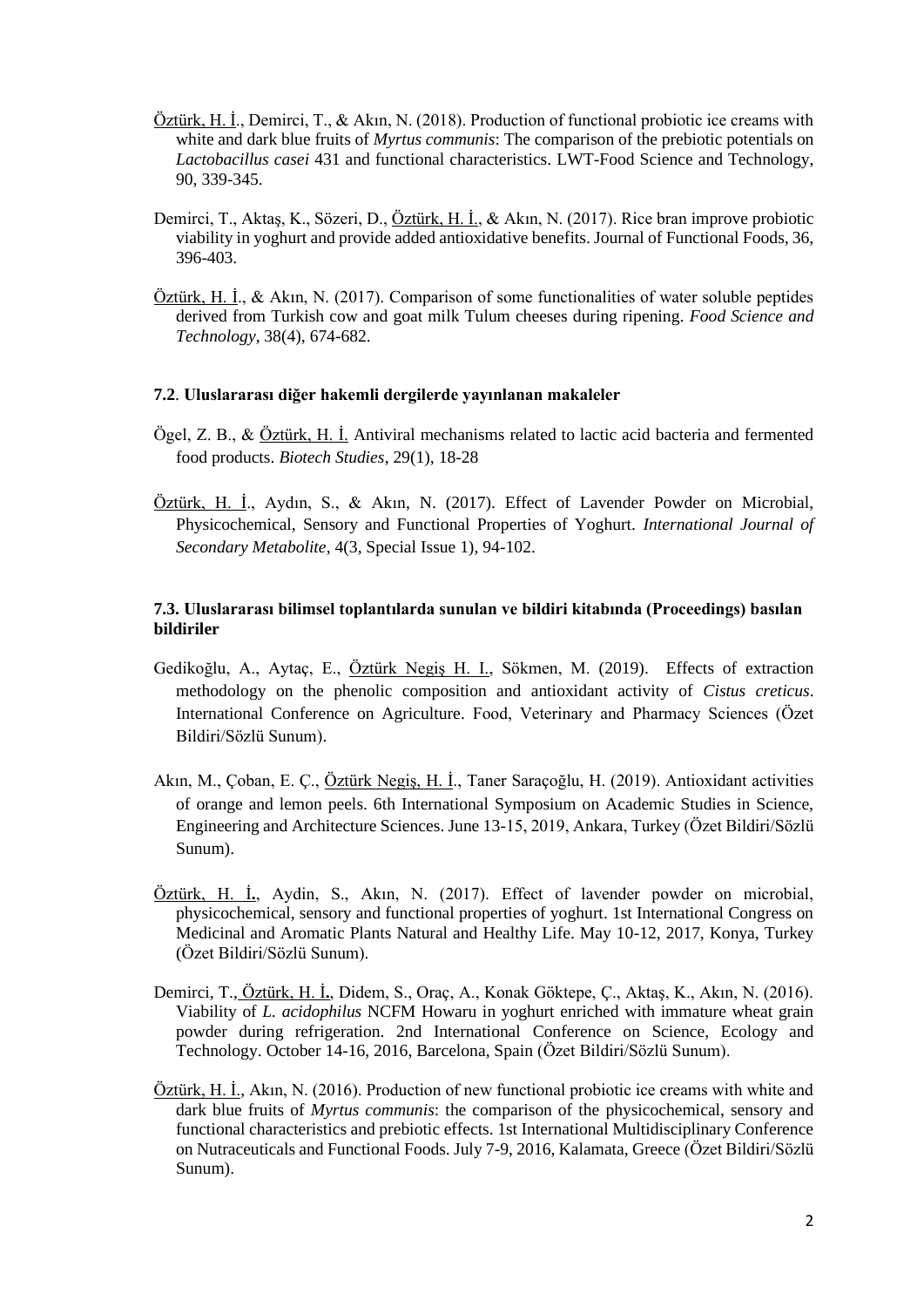Akin, N., Demirci, T., Ozturk, H. I., Aktas, K. and Dertli, E. (2014). Probiotic beverage from black carrot juice fermented with *Lactobacillus casei*. 3rd International Conference and Exhibition on Probiotics, Functional & Baby Foods. September 23-25, 2014, Naples, Italy (Özet Bildiri/Sözlü Sunum).

## **7.4. Yazılan uluslararası kitaplar veya kitaplarda bölümler**

Akın, N., & Öztürk, H. İ**.** (2018). The Effects of Probiotic Cultures on Quality Characteristics of Ice Cream. In Microbial Cultures and Enzymes in Dairy Technology (pp. 297-315). IGI Global.

## **7.5. Ulusal hakemli dergilerde yayınlanan makaleler**

#### **7.6. Ulusal bilimsel toplantılarda sunulan ve bildiri kitabında basılan bildiriler**

- Öztürk, H. İ**.**, Akın, N., 2017. Yoğurt bileşenlerinin sağlık üzerine etkisi. 1. Ulusal Sütçülük Kongresi, 25-26 Mayıs, 2017, Ankara, Türkiye. (Sözlü sunum)
- Öztürk, İ., Türker, S., Ertaş, N., Madenci, 2012. Geleneksel Türk tatlıları: Azık ve semene. III. Geleneksel Gıdalar Sempozyumu, 10-12 Mayıs, 2012, Konya, Türkiye (syf. 328) (Poster sunum).

#### **8. Projeler**

- Araştırmacı, Orta Toroslar yöresinde üretilen geleneksel tulum peynirlerinde olgunlaşma süresince peptid dinamiğinin belirlenmesi-Selçuk Üniversitesi Bilimsel Araştırma Projeleri Koordinatörlüğü, 191011004, 2019-2020 (Doktora tez projesi).
- Araştırmacı, Karaman yöresinde bulunan ve Divle Tulum peynirlerinin olgunlaştırıldığı Divle mağarasının mikrobiyal florasının belirlenmesi- Konya Gıda ve Tarım Üniversitesi Bilimsel Araştırma Projeleri Koordinatörlüğü, YÖN-2019/008, 2018-2019.
- Araştırmacı, Keçi sütlerinde miRNA'ların belirlenmesi ve bu sütleri tüketen insanlara miRNA'ların transportunun değerlendirilmesi-Selçuk Üniversitesi Bilimsel Araştırma Projeleri Koordinatörlüğü, 16401098, 2017-2018.
- Araştırmacı, Geleneksel yöntemle üretilen tulum peynirlerinin bazı kalite özelliklerinin, biyoaktif peptid içeriklerinin ve fonksiyonel özelliklerinin belirlenmesi-Selçuk Üniversitesi Bilimsel Araştırma Projeleri Koordinatörlüğü, 14201033, 2014-2015 (Yüksek lisans tez projesi).

# **9. Ödüller**

Öncelikli Alanlara Yönelik Yurt İçi Doktora Bursu, 2211-C, TÜBİTAK, 2016-2020.